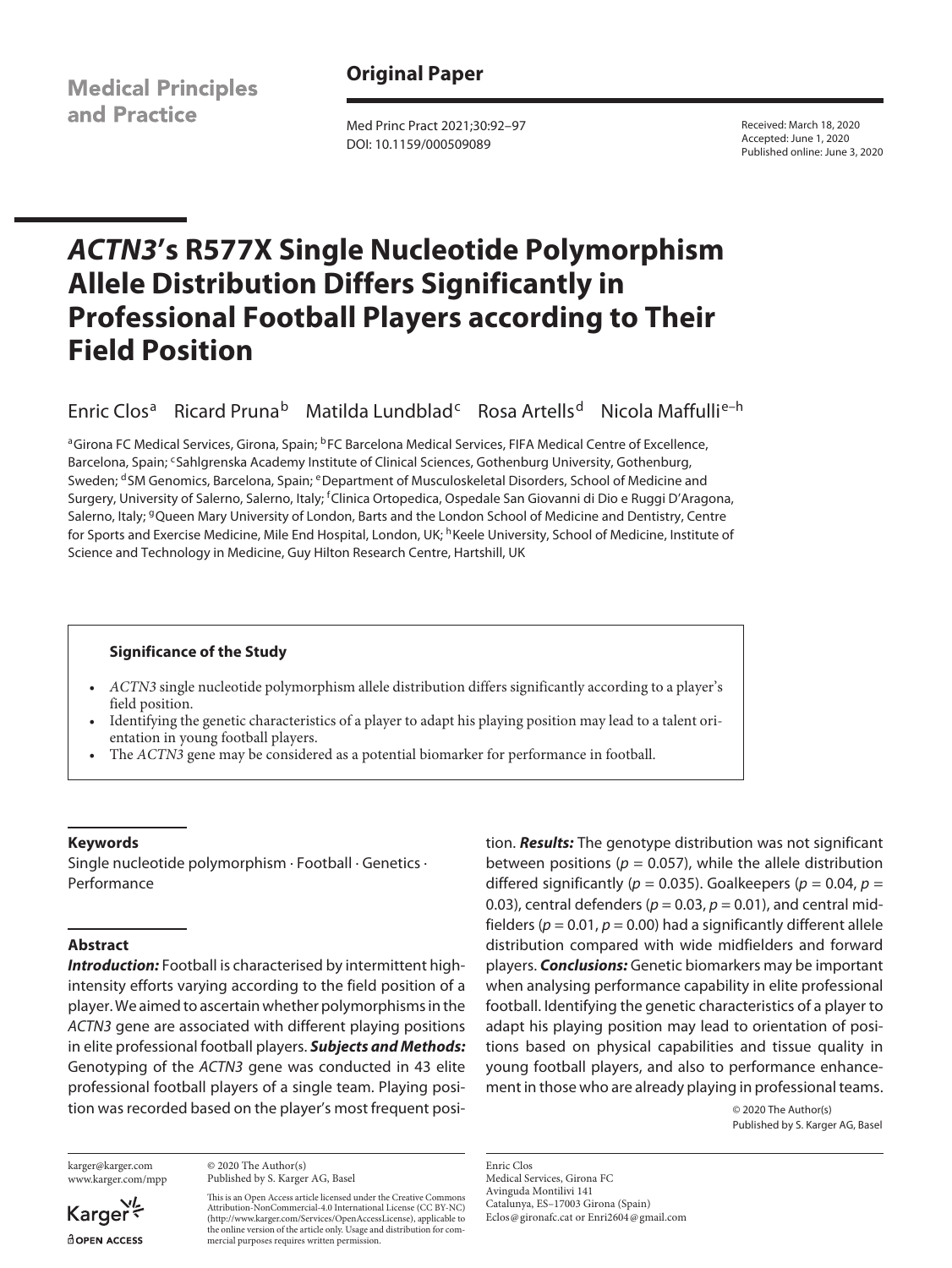## **Introduction**

<span id="page-1-1"></span><span id="page-1-0"></span>The physiological demands of professional football call for the establishment of appropriate strategies for training, physical conditioning, and competition [\[1,](#page-5-0) [2](#page-5-1)] through objective quantification of the player's workload and activities [\[3](#page-5-2)]. The application of Global Positioning System (GPS) satellite technology has allowed the collection and processing of large volumes of data more rapidly than hand-notation Time-Motion Analysis (TMA) did in the past [[2\]](#page-5-1).

<span id="page-1-2"></span>In football, intermittent high-intensity efforts are performed within an endurance context [[4](#page-5-3), [5\]](#page-5-4). In a 90-min game, sprinting, jumping, kicking, turning, changing pace, and tackling take place with a high frequency [[4\]](#page-5-3). TMA systems and concrete GPS technology have made it possible to characterise loads according to position on the field, offering teams the opportunity to individualise training aspects based on performance needs [\[6,](#page-5-5) [7\]](#page-5-6). Central defenders (CD) and central midfielders (CM) perform sprints and high-speed running to a lesser extent than do wide midfielders (WM), fullbacks (FB) and forward players (FW), whereas WM cover the largest distances [\[6,](#page-5-5) [7\]](#page-5-6).

<span id="page-1-4"></span><span id="page-1-3"></span>Performance capabilities are at least partially determined by genetics [[8,](#page-5-7) [9\]](#page-5-8). Nucleotide variations or polymorphisms may influence phenotype, and single nucleotide polymorphisms (SNPs) account for 90% of these alterations [\[9\]](#page-5-8). Many genes with SNPs have been associated with performance in sport, in terms of endurance capabilities, muscle strength, or training response [\[8\]](#page-5-7).

An SNP exists in the *ACTN3* gene due to a cytosine (C) to thymine (T) transversion in position 1747 exon 16, converting an arginine (R) to a stop codon at residue 577 (R577X), thus causing 577X homozygotes to be completely deficient of the gene's encoded protein, α-actinin 3 [[10](#page-5-0), [11](#page-5-0)]. The SNP of *ACTN3* could be a potential biomarker of muscle performance, with allele 577R, more frequent in power athletes, favouring rapid and forceful muscle contraction [\[1](#page-5-0)[2–](#page-5-1)[1](#page-5-0)[4](#page-5-3)].

<span id="page-1-6"></span><span id="page-1-5"></span>The performance requirements of football players vary depending on their position on the field, and the SNP of *ACTN3* is worth investigating as a potential biomarker of muscle performance. The aim of this study was to evaluate whether the genotype and allele distribution of the *ACTN3* gene differs between positions on the field in elite professional football players.

#### **Subjects and Methods**

#### *Study Population*

<span id="page-1-7"></span>The details of the study population have been previously described [\[1](#page-5-0)[5\]](#page-5-4). A total of 43 elite professional football players from a single club participated in the present study. The data collected included the descriptive statistics of demographic variables such as weight, height, ethnicity, age, the player's position on the field, and the allele distribution of the *ACTN3* gene's polymorphism (R577X).

The position on the field was assigned according to the frequency that each player plays in each position, acknowledging that many of them are capable of playing in more than 1 position. Goalkeepers (GK), CD, FB, CM, WM, wingers (W), and FW were the categories for position on the field, as the participants belong to a team that plays a 4-3-3 formation.

#### *DNA Extraction and Genotyping*

<span id="page-1-8"></span>The DNA extraction and the SNP analysis were conducted according to previous studies [\[1](#page-5-0)[5](#page-5-4)[–1](#page-5-0)[8](#page-5-7)]. A real-time polymerase chain reaction (PCR) allelic discrimination TaqMan assay was performed. The procedure was undertaken according to the manufacturer's (Applied Biosystems, Foster City, CA, USA) instructions with minor modifications.

Approximately 4 mL of whole blood was extracted from each participant into EDTA vacutainer tubes and stored at 4°C for total DNA extraction. Genomic DNA isolation was undertaken using a QIAmp DNA Blood Minikit (Qiagen, Valencia, CA, USA), following the manufacturer's instructions. DNA quantity was measured with a Nano-Drop ND-1000 Spectrophotometer (Thermo Fisher Scientific Inc., Waltham, MA, USA). All the samples were stored at -80 °C until analysed.

Primers and probes were obtained from Applied Biosystems. A real-time PCR was performed on an ABI Prism 7500 Sequence Detection System (Applied Biosystems) following these conditions: 50 °C for 2 min, 95 °C for 10 min, and then 40 cycles of amplification (95 °C for 15 s and 62 °C for 1 min). For each cycle, the software measured the fluorescent signal from the VIC- or FAMlabelled probe. All PCRs were run in duplicate and contained 50 ng of DNA, 6.25 μL of TaqMan Universal Master Mix (Applied Biosystems), 0.25 μL of primers and probes, and water up to a final volume of 13 μL. Appropriate negative controls were run as well using water.

#### *Statistical Analysis*

The sample size was determined as the population in a specific professional football club, who were part of the club's first team competing in the Spanish first division during the 2007–2012 and 2015–2017 seasons. Table 1 contains the descriptive statistics of demographic variables including age, ethnicity, weight, and height [\[1](#page-5-0)[5](#page-5-4)]. Genotype frequencies were calculated and compared with HapMap data (Table 2) [[1](#page-5-0)[5\]](#page-5-4).

Genotype and allele frequencies were calculated and compared with the field position of the players (Tables 3, 4) using a  $\chi^2$  test. In addition, allele frequencies were compared between each individual position on the field, once again using a  $\chi^2$  test for each of them (Table 5). All the statistical analyses were performed with SPSS version 21 for Mac. Significance was set at  $p \le 0.05$ .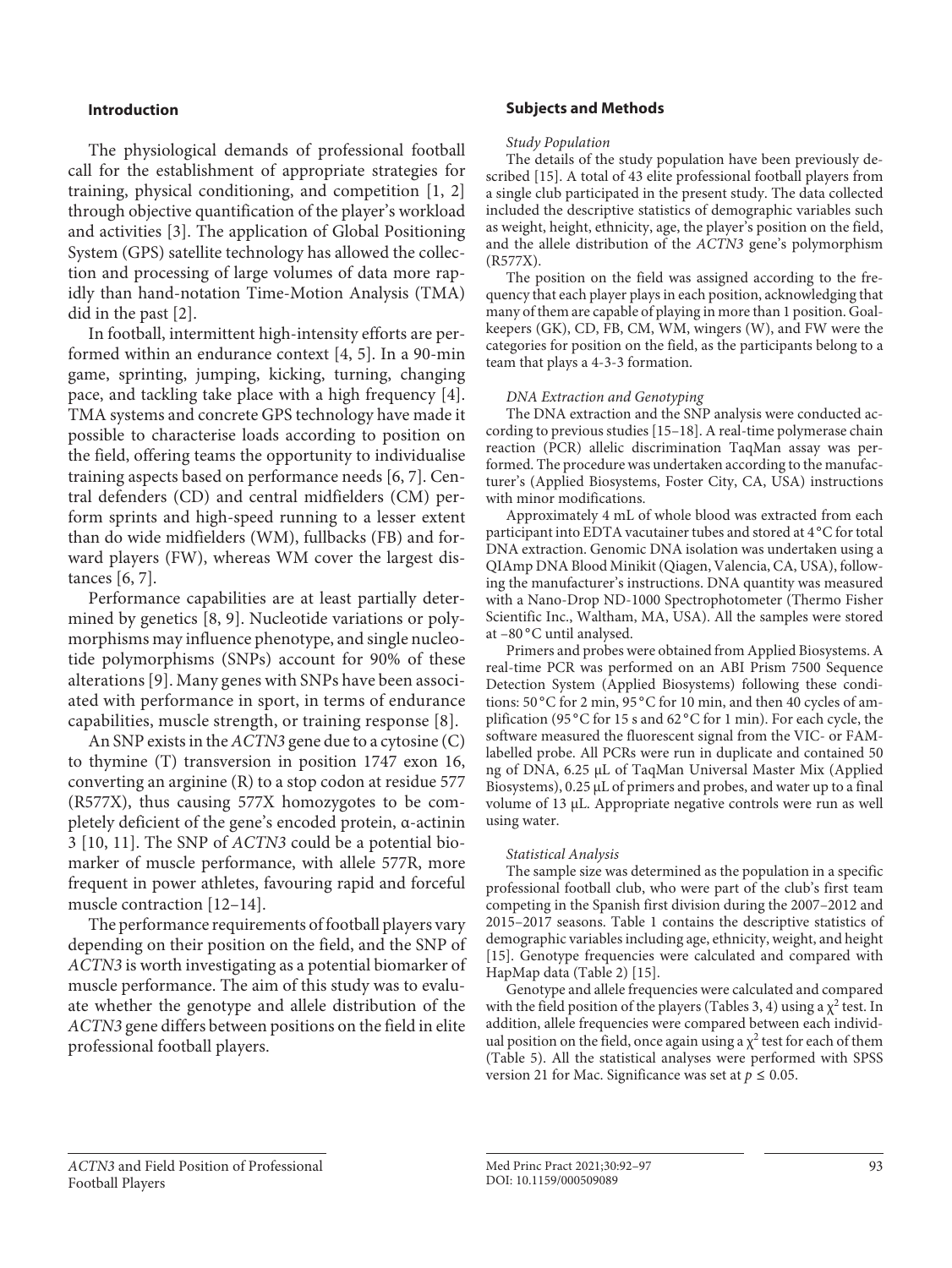| Characteristic | Caucasian           | Black African      | <b>Hispanic</b>     | Total             |
|----------------|---------------------|--------------------|---------------------|-------------------|
|                | $(n = 23, 53.50\%)$ | $(n = 7; 16.30\%)$ | $(n = 13; 30.20\%)$ | $(n = 43; 100\%)$ |
| Age, years     | $28.04(20-37)$      | $27.86(21-34)$     | $27.46(21-34)$      | $27.84(20-37)$    |
| Weight, kg     | 74.87 (65–89)       | $75.29(69-90)$     | 74.46 (62–86)       | 74.81 (62-90)     |
| Height, cm     | 179.87 (170-194)    | $179(171-191)$     | $176.15(169-186)$   | 178.61 (169–194)  |

**Table 2.** Genotype frequencies in the present study and for Caucasian (HapMap CEU), Black African (HapMap YRI) and Hispanic (HapMap HISP) populations in NCBI dbSNP

| Gene      | Genotype | Population                  |                                |                  |                                        |                  |                               |                    |  |
|-----------|----------|-----------------------------|--------------------------------|------------------|----------------------------------------|------------------|-------------------------------|--------------------|--|
|           |          | total<br>$(n = 43), n (\%)$ | Caucasian<br>$(n = 23), n (%)$ | HapMap<br>CEU, % | <b>Black African</b><br>$(n=7), n(\%)$ | HapMap<br>YRI, % | Hispanic<br>$(n = 13), n (%)$ | HapMap<br>HISP1, % |  |
| ACTN3     | RR       | 19(44.19)                   | 9(39.13)                       | 19.46            | 5(71.43)                               | 83.19            | 6(46.15)                      | N/A                |  |
| rs1815739 | RX       | 21 (48.84)                  | 13 (56.2)                      | 58.41            | 2(28.57)                               | 16.81            | 5(38.46)                      | N/A                |  |
|           | XX       | 3(6.97)                     | 1(4.35)                        | 22.10            | 0(0)                                   | n/a              | 2(15.39)                      | N/A                |  |

NCBI, National Center for Biotechnology Information; dbSNP, Single Nucleotide Polymorphism database.

**Table 3.** Genotype frequencies and position on the field comparison

| Gene      | Position           |           | Genotype distribution, $n$ (%) |          |       |  |  |
|-----------|--------------------|-----------|--------------------------------|----------|-------|--|--|
|           |                    | <b>RR</b> | <b>RX</b>                      | XX       |       |  |  |
| ACTN3     | Goalkeeper         | 0         | 4(100)                         | 0        |       |  |  |
| rs1815739 | Central defender   | 2(22.22)  | 5(55.56)                       | 2(22.22) |       |  |  |
|           | Fullback           | 3(42.86)  | 4(57.14)                       |          |       |  |  |
|           | Central midfielder | 0         | 2(66.67)                       | 1(33.33) | 0.053 |  |  |
|           | Wide midfielder    | 6(75)     | 2(25)                          | 0        |       |  |  |
|           | Winger             | 3(50)     | 3(50)                          |          |       |  |  |
|           | Forward player     | 5(83.33)  | 1(16.67)                       | 0        |       |  |  |

**Table 4.** Allele frequencies and comparison with field position

| Gene               | Position                                                                                                               | Allele distribution,<br>$n(\%)$                                             |                                                                       | value |
|--------------------|------------------------------------------------------------------------------------------------------------------------|-----------------------------------------------------------------------------|-----------------------------------------------------------------------|-------|
|                    |                                                                                                                        | 577R                                                                        | 577X                                                                  |       |
| ACTN3<br>rs1815739 | Goalkeeper<br>Central defender<br><b>Fullback</b><br>Central midfielder<br>Wide midfielder<br>Winger<br>Forward player | 4(50)<br>9(50)<br>10(71.43)<br>2(33.33)<br>14 (87.5)<br>9(75)<br>11 (91.67) | 4(50)<br>9(50)<br>4(28.57)<br>4(66.67)<br>2(12.5)<br>3(25)<br>1(8.33) | 0.035 |

**Table 5.** Comparison of field position according to allele frequencies (*p* values)

| Position                | GK CD FB |    |    | CM WM | W  | FW   |
|-------------------------|----------|----|----|-------|----|------|
| Goalkeeper (GK)         | ns       | ns | ns | 0.04  | ns | 0.03 |
| Central defender (CD)   |          | ns | ns | 0.03  | ns | 0.01 |
| Fullback (FB)           |          |    | ns | ns    | ns | ns   |
| Central midfielder (CM) |          |    |    | 0.01  | ns | 0.00 |
| Wide midfielder (WM)    |          |    |    |       | ns | ns   |
| Winger (W)              |          |    |    |       |    | ns   |
| Forward player (FW)     |          |    |    |       |    |      |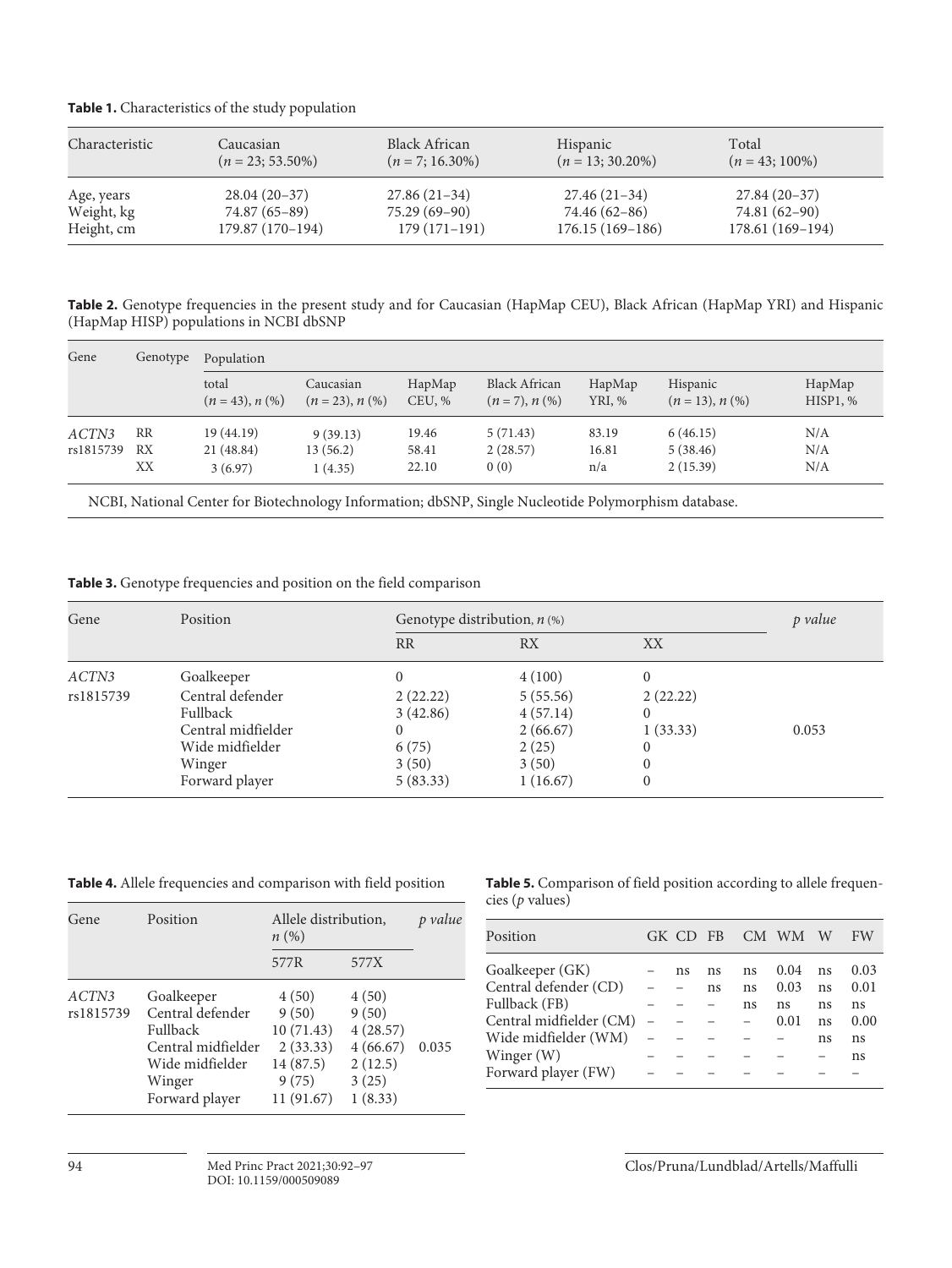### **Results**

## *Population*

A total of 43 professional football players from a single club participated in the study, and their demographic variables can be seen in Table 1. Most participants were Caucasians (53.50%), followed by Hispanics (30.20%), and Black Africans (16.30%). The 43 players were divided into 4 GK, 9 CD, 7 FB, 3 CM, 8 WM, 6 W, and 6 FW.

Genotyping revealed that the 577R allele comprised 59 of the 86 alleles. A total of 19 individuals had the genotype RR, 21 had genotype RX, and 3 had genotype XX. The allele 577R was present in 93% of the participants. Genotype frequencies were compared with HapMap data (Table 2).

## *Genotype and Allele Distribution versus Position on the Field*

Genotype RX was the most prevalent overall, being present in  $48.83\%$  ( $n = 21$ ) of the subjects. Genotype RR was present in  $44.19\%$  ( $n = 19$ ) of the participants, and 6.98%  $(n = 3)$  of the players had the XX genotype. In WM (75%), W (50%), and FW (83.33%) the genotype RR was the most frequent, and <50% presented the genotype RX (Table 3). Only CD and CM displayed the presence of genotype XX (22.22 and 33.33%, respectively), while GK and CM included no individuals with genotype RR. A comparison between genotype distribution and position on the field was close to being significantly different ( $p = 0.057$ ).

Allele 577R was the most prevalent, accounting for 68.60%. Three positions on the field presented a distribution with a presence of 50% or less of allele 577R, namely GK (50%), CD (50%), and CM (33.33%). FW (91.67%), WM (87.5%), W (75%), and FB (71.43%), respectively, were the positions with the highest presence of allele 577R. Allele distribution differed significantly according to position on the field ( $p = 0.035$ ).

When comparing each position on the field individually, GK had a different allele distribution than WM and FW (p = 0.04 and *p* = 0.03); CD (*p* = 0.03 and *p* = 0.01) and CM ( $p = 0.01$  and  $p = 0.00$ ) showed equal differences as well.

#### **Discussion**

To our knowledge, this is the first study to evaluate the role of genetics of elite professional football players according to their specific field position. The main finding in this study was that the *ACTN3* SNP distribution was not significant ( $p = 0.057$ ), and that the allele distribution differed significantly ( $p = 0.035$ ) between the positions the players have on the field. More specifically, the allele distribution of GK, CD, and CM differed from that of WM and FW (*p* = 0.04, *p* = 0.03; *p* = 0.03, *p* = 0.01; and  $p = 0.01$ ,  $p = 0.00$ ; Table 5).

<span id="page-3-0"></span>These results may be explained by the fact that the physical efforts required of the players during a match vary between different positions [[6](#page-5-5), [7](#page-5-6), [1](#page-5-0)[9](#page-5-8), [20](#page-5-1)]. The genetic makeup of professional football players is different from that of the normal population [\[2](#page-5-1)[1](#page-5-0), [22](#page-5-1)], and is also different between professional and non-professional players [[22](#page-5-1)].

<span id="page-3-1"></span>The *ACTN3* gene has been associated with physical performance [[1](#page-5-0)[2](#page-5-1)–[1](#page-5-0)[4,](#page-5-3) [2](#page-5-1)[3,](#page-5-2) [2](#page-5-1)[4](#page-5-3)]. The allele 577R is more frequent in individuals engaged in explosive activities [\[1](#page-5-0)[2](#page-5-1)– [1](#page-5-0)[4,](#page-5-3) [2](#page-5-1)[3,](#page-5-2) [2](#page-5-1)[4](#page-5-3)], while allele 577X is over-represented in subjects engaged in endurance activities [[1](#page-5-0)[6](#page-5-5), [2](#page-5-1)[5\]](#page-5-4). In the elite professional football players involved in the present study, the heterozygous genotype RX is the most prevalent, in line with previous studies involving professional players [\[1](#page-5-0)[5,](#page-5-4) [22,](#page-5-1) [2](#page-5-1)[6](#page-5-5), [2](#page-5-1)[7](#page-5-6)]. We are aware that other studies report the opposite, where the RR genotype was more prevalent than the RX genotype [[2](#page-5-1)[1,](#page-5-0) [2](#page-5-1)[8](#page-5-7), [2](#page-5-1)[9](#page-5-8)]. Nevertheless, not all of them involved solely elite professional football players [[2](#page-5-1)[1](#page-5-0)].

Football is a sport performed in an endurance context in which intermittent high-intensity efforts occur [[4,](#page-5-3) [5\]](#page-5-4). If we consider that the muscle performance of the *ACTN3* gene varies between genotypes, RX individuals should generally adapt best to its physical effort requirements. RX is the most prevalent genotype among football players [[1](#page-5-0)[5](#page-5-4), [22](#page-5-1), [2](#page-5-1)[6](#page-5-5), [2](#page-5-1)[7\]](#page-5-6). On the other hand, the XX genotype is much less prevalent (nearly 7% of the subjects); theoretically, this genotype would fit less well with the physical requirements of football, as it is not conducive to explosive muscle performance [[1](#page-5-0)[2](#page-5-1)–[1](#page-5-0)[4](#page-5-3), [2](#page-5-1)[3](#page-5-2), [2](#page-5-1)[4](#page-5-3)]. Further, this study is in line with previous literature in which XX individuals are less prevalent among professional players compared with the normal population [\[1](#page-5-0)[5,](#page-5-4) [2](#page-5-1)[1](#page-5-0), [22](#page-5-1), [2](#page-5-1)[6,](#page-5-5) [2](#page-5-1)[8\]](#page-5-7). Finally, the RR genotype is present in 44.19% of individuals and is also the most prevalent in some studies [[2](#page-5-1)[8](#page-5-7), [2](#page-5-1)[9\]](#page-5-8), as it is associated with the explosive muscle performance phenotype required in football. In this respect, therefore, genetics may be a factor for football players to become professional.

Physical efforts and conditioning needs differ, depending on the position players have on the field [\[6](#page-5-5), [7](#page-5-6), [1](#page-5-0)[9](#page-5-8), [2](#page-5-1)0], and, as seen in this and other studies, genotype and allele distribution may also vary [[2](#page-5-1)[5](#page-5-4)]. In a football match, CM and CD run at high speed and sprint less than WM,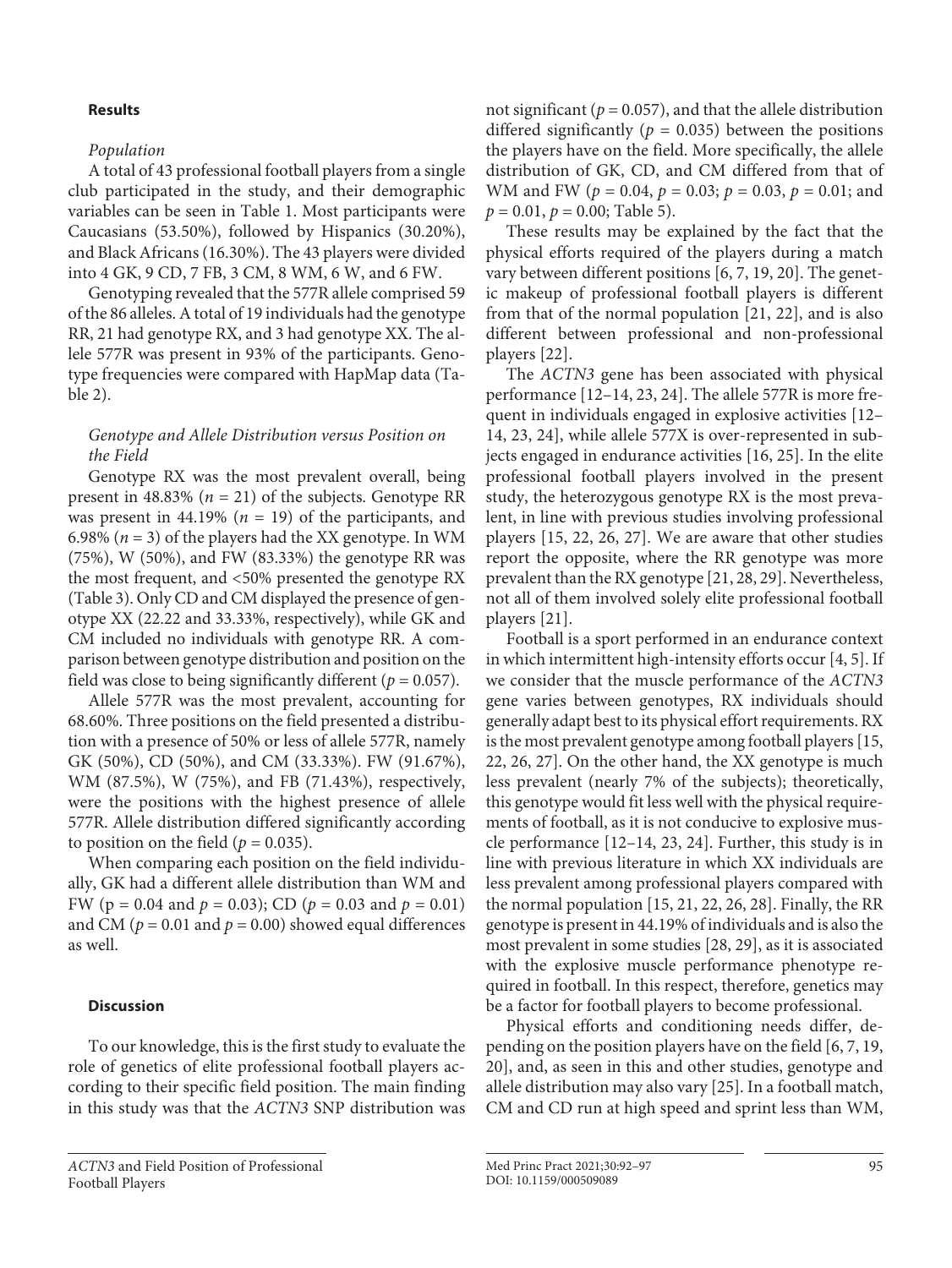FB, and FW [[6](#page-5-5), [7\]](#page-5-6), whereas CM jog more than FB and FW [\[6,](#page-5-5) [7\]](#page-5-6). Moreover, CD undertake the lowest high-intensity activities [[1](#page-5-0)[9,](#page-5-8) [2](#page-5-1)0], unlike WM and FW, who account for the highest peak game speed and frequency of high-intensity activities [[1](#page-5-0)[9](#page-5-8)]. The allele distribution in this study shows that the explosive allele 577R is significantly less prevalent in CD (50%) and CM (33.33%) than in WM (87.5%) and FW (91.67%; *p* = 0.03, *p* = 0.01 and *p* = 0.01,  $p = 0.00$ ; Table 4). Further, the XX genotype is only present in CD and CM (Table 3). These results are therefore consistent with the positional physical efforts described in the literature [[6](#page-5-5), [7,](#page-5-6) [1](#page-5-0)[9](#page-5-8), [20](#page-5-1)]. Again, genetics may play a role for a player to reach professional level.

The RX genotype has been considered to be protective of soft-tissue musculoskeletal injury susceptibility in professional football [[1](#page-5-0)[5](#page-5-4)], whereas genotype XX has been associated with a greater risk of injury [[1](#page-5-0)[5](#page-5-4)]. The previous explanation of physical demands in football according to the field position and its association with genetic makeup agrees with the results of these injury studies, as genotype RX, which adapts most effectively to the demands in football, is the one with the lowest injury prevalence. On the other hand, genotype XX, which may be less suited to football, is associated with the highest odds of injury.

We are aware of the limitations of this study. First, all the players belong to a single club in which the 4-3-3 formation is used as the main tactic. Football matches differ in terms of demands and results. In addition, teams use different tactics and formations on the field based on a manager's considerations and decisions. Moreover, physical training, the environment, season schedule, and ergonomic aids may vary between teams. It is not possible to consider all of these factors when associations between genotype and performance are undertaken. Finally, each player was classified according to the main position of play. However, as we pointed out, some players played in several positions, according to the tactical needs of the team. We are aware that this may have introduced a degree of uncertainty, but this is inevitable given the needs of a modern football team. As seen in Results, in some instances a playing position was not connected to a specific allele distribution.

Ideally, it would be interesting to be able to introduce as control a phenotype/genotype of a gene that is not thought to exert any influence on physical performance to make sure that there were no differences in this according to player position. This should be the basis for future endeavours in this field.

The results of the present study could provide clubs with a tool for talent orientation in young players, and guide performance enhancement training in professional players already performing at elite level. When these findings are combined with the fact that the *ACTN3* gene has been shown to be a factor in soft-tissue musculoskeletal injuries incidence [\[1](#page-5-0)[5](#page-5-4)], it could also produce a reduction in injuries if players adapt their position on the field to match its genetic profiles. Thus, this study contributes to the endorsement of predictive genomics DNA profiling described in the past as a tool to be used by professional football clubs in order to establish a genetic-based targeted training [[30](#page-5-2)]. Detecting abilities and weaknesses in association with sports performance can lead to individualised training programs, prevention protocols, and nutrition aids [\[30](#page-5-2)].

## **Conclusions**

The recent literature on genetics in professional football suggests potential biomarkers of injury susceptibility and performance. This study suggests that the *ACTN3* SNP gene may be a suitable biomarker for orientation of field position and performance enhancement, as physical capabilities and tissue quality vary among genotypes. Individualisation should be considered when assessing professional players and football teams in terms of performance enhancement and injury prevention.

## **Acknowledgements**

We thank FC Barcelona Medical Services for all the provided data. We also thank Miquel Serrado for contributing his knowledge of football to this study.

# **Statement of Ethics**

This study was approved by the Ethics Committee of Universitat de Barcelona, Barcelona, Spain (Registry No. IBR00003099). All the football players were fully informed in writing about the procedures of the study, and they gave their signed informed consent to participate.

# **Conflict of Interest Statement**

The authors have no conflicts of interest to declare.

# **Funding Sources**

The article was funded by the authors themselves.